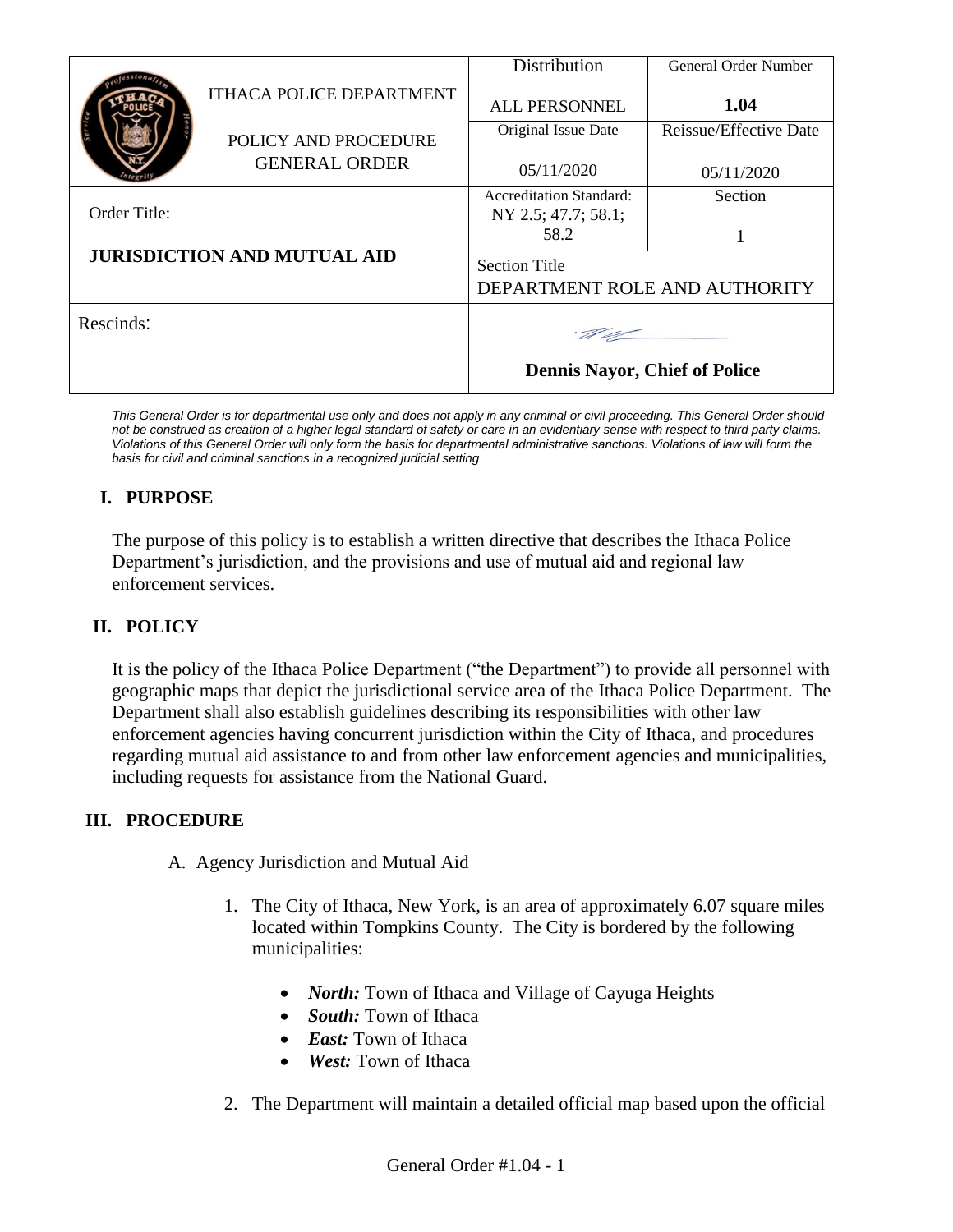jurisdictional map maintained by the City of Ithaca Public Work's Department, which delineates the specific geographical jurisdictional boundaries of the City of Ithaca serviced by the Police Department. This map will be posted in the Roll Call Room, the Communications Center, Sergeant Vehicles, in the Sergeant's Office as well as on the Maps section of Spillman Mobile (Computer Aided Dispatch). The Chief of Police, or his designee, is responsible for ensuring that these maps are annually reviewed for accuracy and updated as needed. All Department personnel will familiarize themselves with the geographical boundaries of the City of Ithaca.

### B. Concurrent Jurisdiction

- 1. General Guidelines
	- a. The following agencies have been identified as having concurrent jurisdictional authority within the City of Ithaca:
		- New York State Police
		- Tompkins County Sheriff's Office
		- Cornell University Police
	- b. It is the intent of this Department to have the primary responsibility to investigate and/or respond to all crimes and incidents having occurred within the City of Ithaca and coming to the attention of any member of the Department. The Department will have primary responsibility for the provision of police services, except for the following:
		- i. If the caller insists on one of the other agencies;
		- ii. In an investigation involving a member of one of the other agencies; or
		- iii. When directed by the Chief of Police, Deputy Chief of Police or Shift Commander with the rank of Lieutenant.
	- c. In those instances in which another agency has initiated an investigation of an incident which occurred within the City of Ithaca, either as a whole or part of an ongoing criminal act or chain of events, it is incumbent that the Department cooperates and coordinates with any and all agencies involved in the investigation. The Department reserves the right to exercise original jurisdiction over those incidents occurring in the City of Ithaca, including taking the case to its conclusion for prosecution purposes when appropriate.
	- d. In those instances when an agency with concurrent jurisdiction responds to any call for service (motor vehicle accident, robbery, burglary, etc.) within the City of Ithaca, the officer responding from the Department shall assume full direction and responsibility for the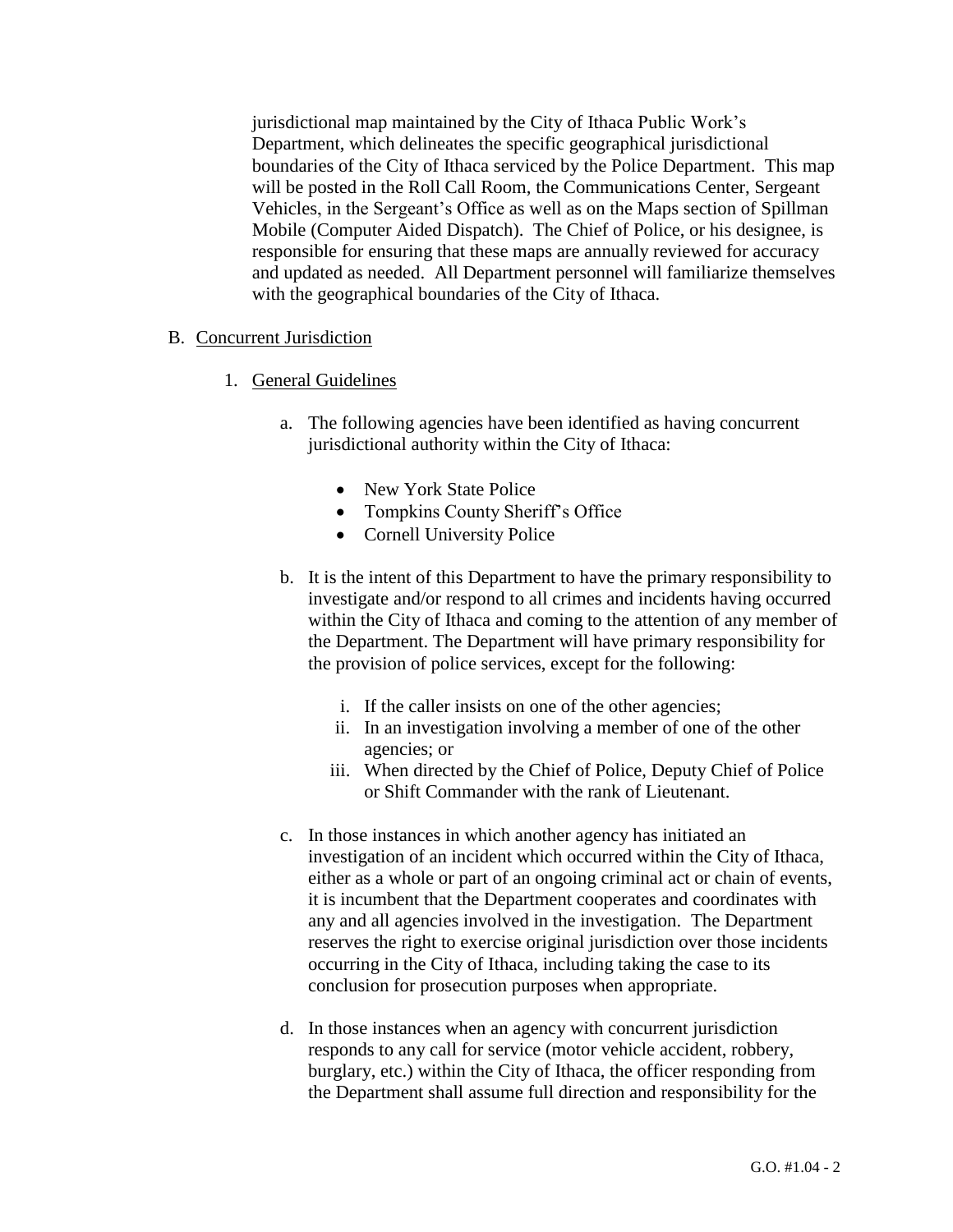investigation, regardless of which officer arrived on the scene first.

e. In any situation where a question arises concerning jurisdiction with another agency, the responding Ithaca police officer will make every attempt to resolve the matter in the most professional, legally justifiable manner possible. If this is not possible, the matter will be turned over to the Supervisor for resolution. If a resolution is not achieved by the Supervisor, the matter will be brought up the Chain of Command until resolved. No criminal action should be taken by the officer until the matter is referred to a supervision or command level where a decision is made, up to and including the Chief of Police, unless the officer has clear legal authority to do so. In addition, a detailed report outlining the situation shall be submitted to the Chief of Police for consideration and review.

### 2. Traffic Crashes within the City Limits

The Ithaca Police Department shall investigate all serious motor vehicle accidents occurring on any public street within the City of Ithaca, other than those listed above.

- 3. Mutual Aid
	- a. General Guidelines

The Ithaca Police Department will make use of mutual aid in conformance with state statutes and any mutual aid agreements (if established), for any actual or potential condition that poses an immediate threat to life or property and exceeds the capability of the Department to successfully counteract.

- b. Mutual aid between the City of Ithaca and any other municipality may be requested or provided by the Chief of Police of the City of Ithaca or his designee, as provided by New York State General Municipal Law § 209-f, 209-g and 209-m. Additionally, any Shift Supervisor may authorize a request for the assistance of any other municipal, state, or federal law enforcement agency, including the New York State Police, FBI, DEA, or ATF, by directly contacting that agency.
- c. Request by the Ithaca Police Department for Mutual Aid

When the Department is in need of assistance from another department, the request should include as much information as possible, including: the nature of the problem resulting in the need for assistance, an estimated level of personnel needed, and any special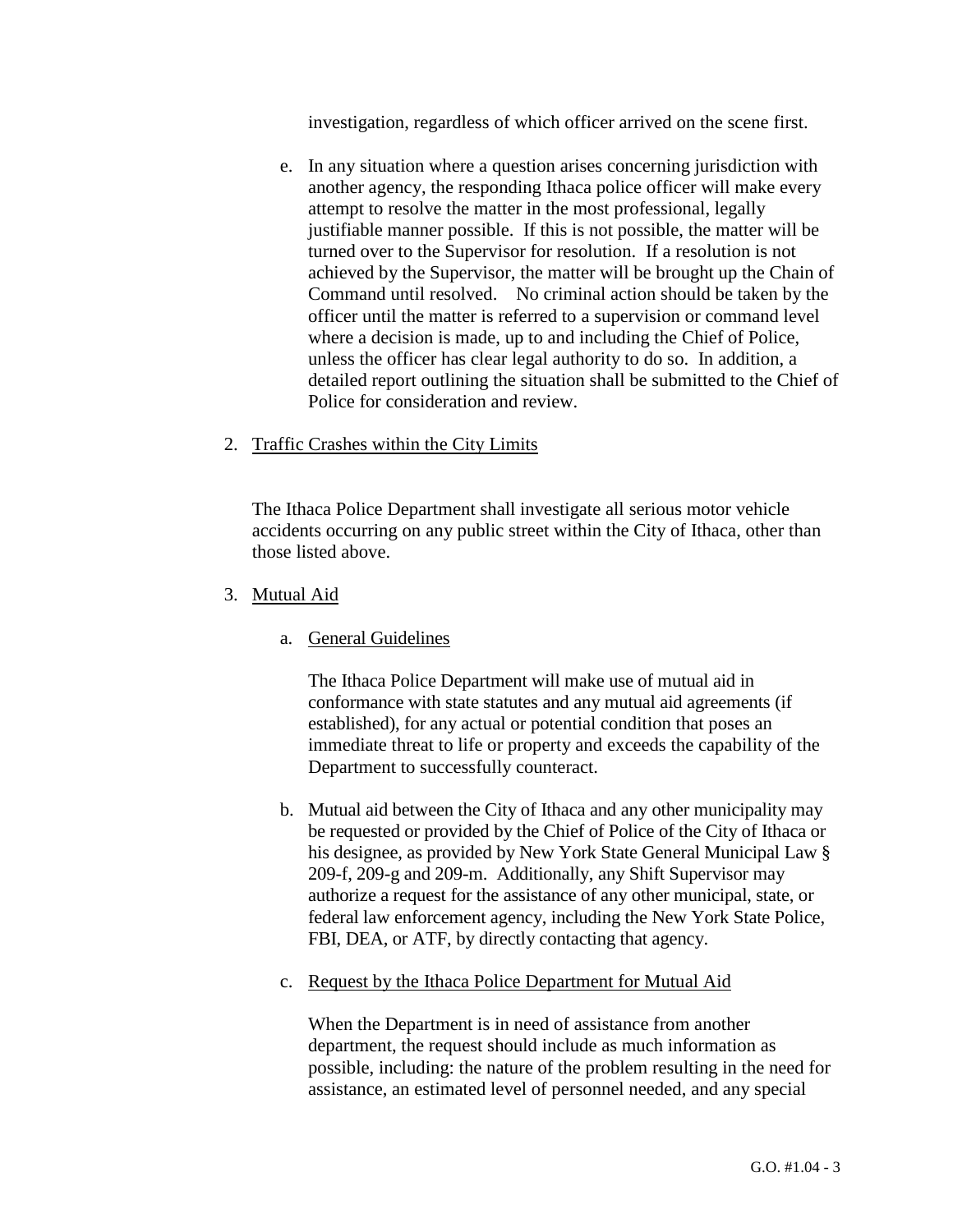equipment needed.

#### d. Requests for the Mutual Aid of the Ithaca Police Department

When the Department receives a request for assistance from another police department, the Shift Supervisor must, prior to approving such a request, ensure that adequate staffing and equipment needs are maintained within the City of Ithaca to provide proper service. Requests made to the shift supervisor will be approved only after consultation with the Shift Supervisor or another member of the Command Staff. The Shift Supervisor will assure adequate police coverage in the City of Ithaca at all times.

In the event of an emergency situation where a timely response is necessary, the Shift Supervisor, or the highest ranking officer on duty will use his/her own discretion, taking into account all of the guidelines in this order, and **immediately** make notification through the chain of command. An Unusual Occurrence Report (Email) regarding the incident shall be submitted to the Chief of Police through the chain of command.

#### e. Mutual Aid Agreements

If the Department enters into any mutual aid agreements, either as the providing agency or the receiving agency, such agreements will be reviewed by the Chief of Police or his designee on an annual basis and shall include, at a minimum, the following details:

- (1) The legal status of agencies and agency personnel responding to mutual aid requests;
- (2) Procedures for vesting provider agency personnel with the legal authority to act within the receiver agency's jurisdiction;
- (3) Procedures for requesting mutual aid;
- (4) Identity of those persons authorized to request mutual aid;
- (5) Identity of persons to whom outside personnel are to report;
- (6) Procedures for maintaining radio communication with outside personnel;
- (7) Expenditures, if any, which should be borne by the receiver agency to compensate for the use of the provider agency's resources; and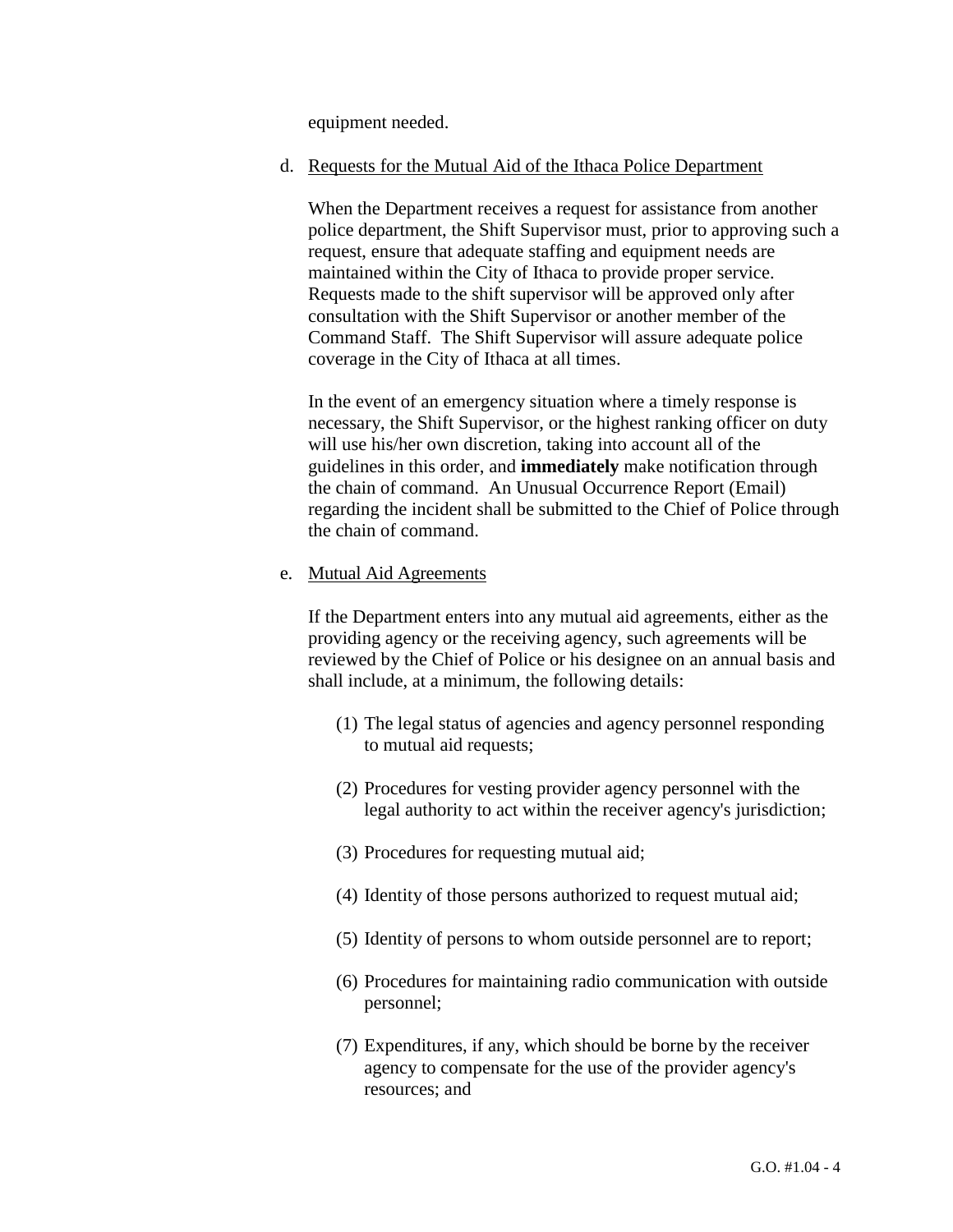- (8) Procedures for review and revision if prescribed in the agreement.
- f. Federal and state law enforcement and regulatory agencies
	- (1) Within the geographical boundaries of the City of Ithaca, the sworn members of the Ithaca Police Department shall have primary responsibility to enforce New York General Statutes and City Ordinances, and to provide other essential law enforcement services.
	- (2) The Ithaca Police Department shall have concurrent jurisdiction with the Federal and state law enforcement and regulatory agencies. These agencies shall have primary responsibility to enforce all laws and investigate all incidents or crimes on state or federally-owned property.
	- (3) Officers of the Ithaca Police Department receiving a call for service at one of the aforementioned state-owned land or water properties shall respond and render service as needed. Such service shall include, but is not limited to, providing emergency aid, traffic direction, securing of scenes, buildings and perimeters, and crowd control.
	- (4) Once on scene, the responding Ithaca police officer(s) will provide an update and request the presence of the New York State Police. The responding state officer(s) will assume primary responsibility for the investigation of the incident. The officer(s) from this agency will assist, as needed, and file a report, when required. If any questions pertaining to jurisdiction arise, a supervisor shall be summoned to the scene and resolve the matter in a professional and courteous manner, consistent with the best interest of the community.
- 4. Requesting Federal Law Enforcement/National Guard Assistance in Emergencies
	- a. Assistance from Federal Law Enforcement Agencies

In the event of an emergency, which, in the opinion of the Chief of Police, or designee, requires federal law enforcement assistance, aid will be solicited from the appropriate federal agency. In the event of a criminal offense in which there are concurrent enforcement responsibilities (i.e., bank robberies, drug violations, etc.), the Shift